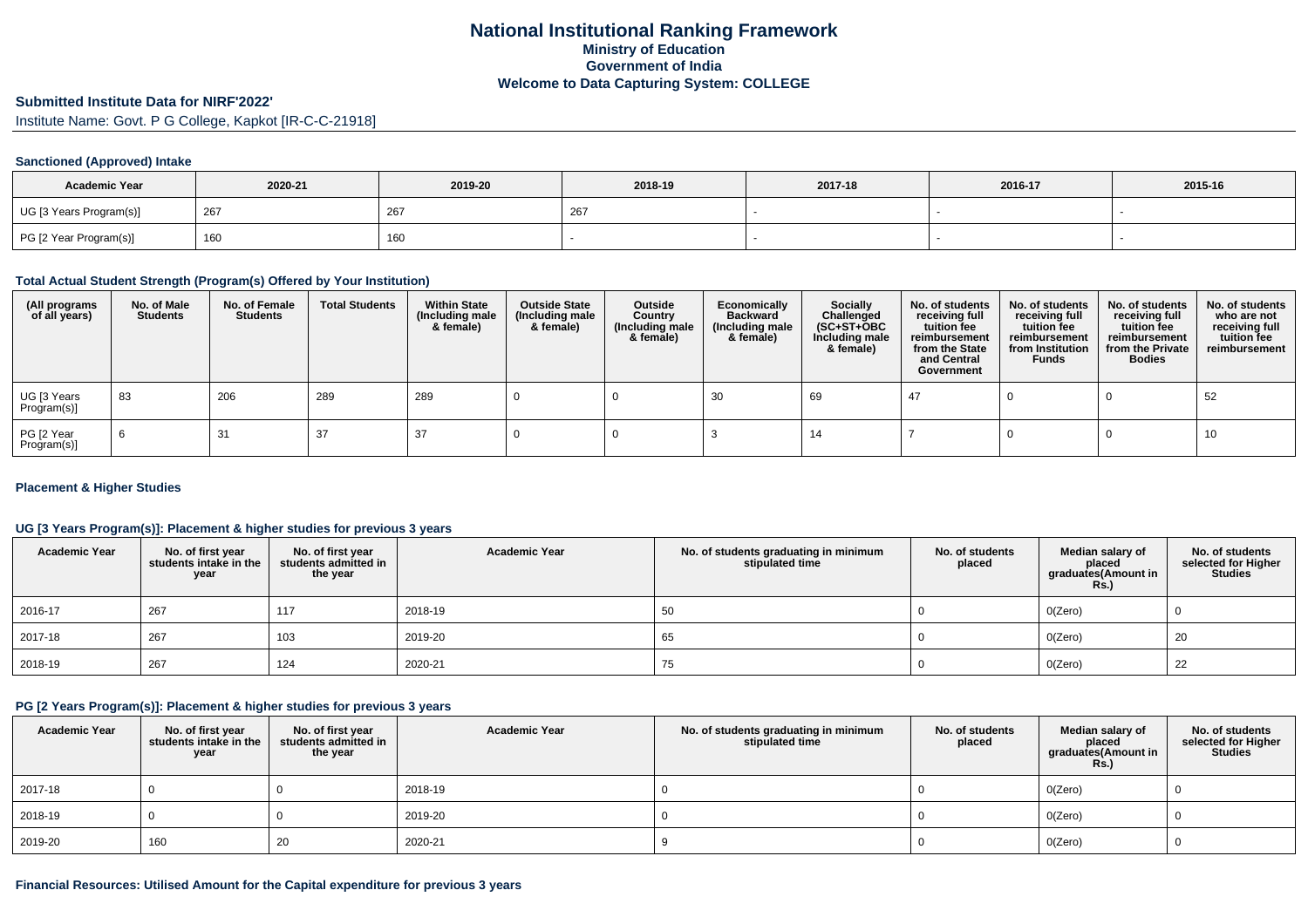| <b>Academic Year</b>                                                                                 | 2020-21                                    | 2019-20                                                                     | 2018-19                |  |  |  |  |  |  |
|------------------------------------------------------------------------------------------------------|--------------------------------------------|-----------------------------------------------------------------------------|------------------------|--|--|--|--|--|--|
|                                                                                                      | <b>Utilised Amount</b>                     | <b>Utilised Amount</b>                                                      | <b>Utilised Amount</b> |  |  |  |  |  |  |
| Annual Capital Expenditure on Academic Activities and Resources (excluding expenditure on buildings) |                                            |                                                                             |                        |  |  |  |  |  |  |
| Library                                                                                              | $0$ (zero)                                 | 484335 (four lakh eighty four thousand three hundred thirty five   0 (zero) |                        |  |  |  |  |  |  |
| New Equipment for Laboratories                                                                       | 15810 (fifteen thousand eight hundred ten) | 0 (zero)                                                                    | 0 (zero)               |  |  |  |  |  |  |
| Other expenditure on creation of Capital Assets (excluding<br>expenditure on Land and Building)      | 0 (zero)                                   | 0 (zero)                                                                    | 0 (zero)               |  |  |  |  |  |  |

# **Financial Resources: Utilised Amount for the Operational expenditure for previous 3 years**

| Academic Year                                                                                                                                                                                   | 2020-21                                                                                  | 2019-20                                                                      | 2018-19                                                                    |  |  |  |  |  |  |
|-------------------------------------------------------------------------------------------------------------------------------------------------------------------------------------------------|------------------------------------------------------------------------------------------|------------------------------------------------------------------------------|----------------------------------------------------------------------------|--|--|--|--|--|--|
|                                                                                                                                                                                                 | <b>Utilised Amount</b>                                                                   | <b>Utilised Amount</b>                                                       | <b>Utilised Amount</b>                                                     |  |  |  |  |  |  |
| <b>Annual Operational Expenditure</b>                                                                                                                                                           |                                                                                          |                                                                              |                                                                            |  |  |  |  |  |  |
| Salaries (Teaching and Non Teaching staff)                                                                                                                                                      | 16327794 (one crore sixty three lakh twenty seven thousand<br>seven hundred ninety four) | 11115842 (one crore eleven lakh fifteen thousand eight<br>hundred forty two) | 8253326 (Eighty two lakh fifty three thousand three hundred<br>twenty six) |  |  |  |  |  |  |
| Maintenance of Academic Infrastructure or consumables and<br>other running expenditures (excluding maintenance of hostels<br>and allied services, rent of the building, depreciation cost, etc) | 1737572 (Seventeen lakh thirty seven thousand five hundred<br>seventy two)               | 704534 (Seven lakh four thousand five hundred thirty four)                   | 18000 (Eighteen thousand)                                                  |  |  |  |  |  |  |
| Seminars/Conferences/Workshops                                                                                                                                                                  | 0 (zero)                                                                                 | $0$ (zero)                                                                   | 0 (zero)                                                                   |  |  |  |  |  |  |

## **PCS Facilities: Facilities of physically challenged students**

| 1. Do your institution buildings have Lifts/Ramps?                                                                                                         | Yes, less than 40% of the buildings |
|------------------------------------------------------------------------------------------------------------------------------------------------------------|-------------------------------------|
| 2. Do your institution have provision for walking aids, including wheelchairs and transportation from one building to another for<br>handicapped students? | Yes                                 |
| 3. Do your institution buildings have specially designed toilets for handicapped students?                                                                 | Yes, less than 40% of the buildings |

# **Faculty Details**

| <b>Srno</b> | Name                  | Age | Designation                                         | Gender | Qualification | <b>Experience (In</b><br>Months) | <b>Currently working</b><br>with institution? | <b>Joining Date</b> | <b>Leaving Date</b>      | <b>Association type</b> |
|-------------|-----------------------|-----|-----------------------------------------------------|--------|---------------|----------------------------------|-----------------------------------------------|---------------------|--------------------------|-------------------------|
|             | Dr B C Tiwari         | 59  | Associate Professor                                 | Male   | Ph.D          | 127                              | Yes                                           | 01-07-2019          | --                       | Regular                 |
| 2           | Dr Santosh Kumar      | 51  | Dean / Principal /<br>Director / Vice<br>Chancellor | Male   | Ph.D          | 267                              | Yes                                           | 29-06-2020          | $\sim$                   | Regular                 |
| 3           | Mamta Suyal           | 38  | <b>Assistant Professor</b>                          | Female | <b>NET</b>    | 81                               | Yes                                           | 27-10-2014          | $\overline{\phantom{a}}$ | Regular                 |
|             | Dr Neeta Shah         | 55  | <b>Assistant Professor</b>                          | Female | Ph.D          | 96                               | Yes                                           | 25-07-2013          | --                       | Regular                 |
| -5          | Dr Munna Joshi        | 42  | <b>Assistant Professor</b>                          | Male   | Ph.D          | 60                               | Yes                                           | 23-07-2016          | --                       | Regular                 |
| 6           | Dr Pawan Kumar<br>Jha | 56  | <b>Assistant Professor</b>                          | Male   | Ph.D          | 54                               | Yes                                           | 02-01-2017          | $\sim$                   | Regular                 |
|             | Elba Mandrelle        | 34  | <b>Assistant Professor</b>                          | Female | <b>NET</b>    | 25                               | Yes                                           | 21-06-2019          | $-$                      | Regular                 |
| 8           | Dr Baljeet            | 40  | <b>Assistant Professor</b>                          | Female | Ph.D          |                                  | Yes                                           | 10-02-2021          | --                       | Regular                 |
| 9           | Priyanka Gupta        | 31  | <b>Assistant Professor</b>                          | Female | <b>NET</b>    |                                  | Yes                                           | 12-02-2021          | --                       | Regular                 |